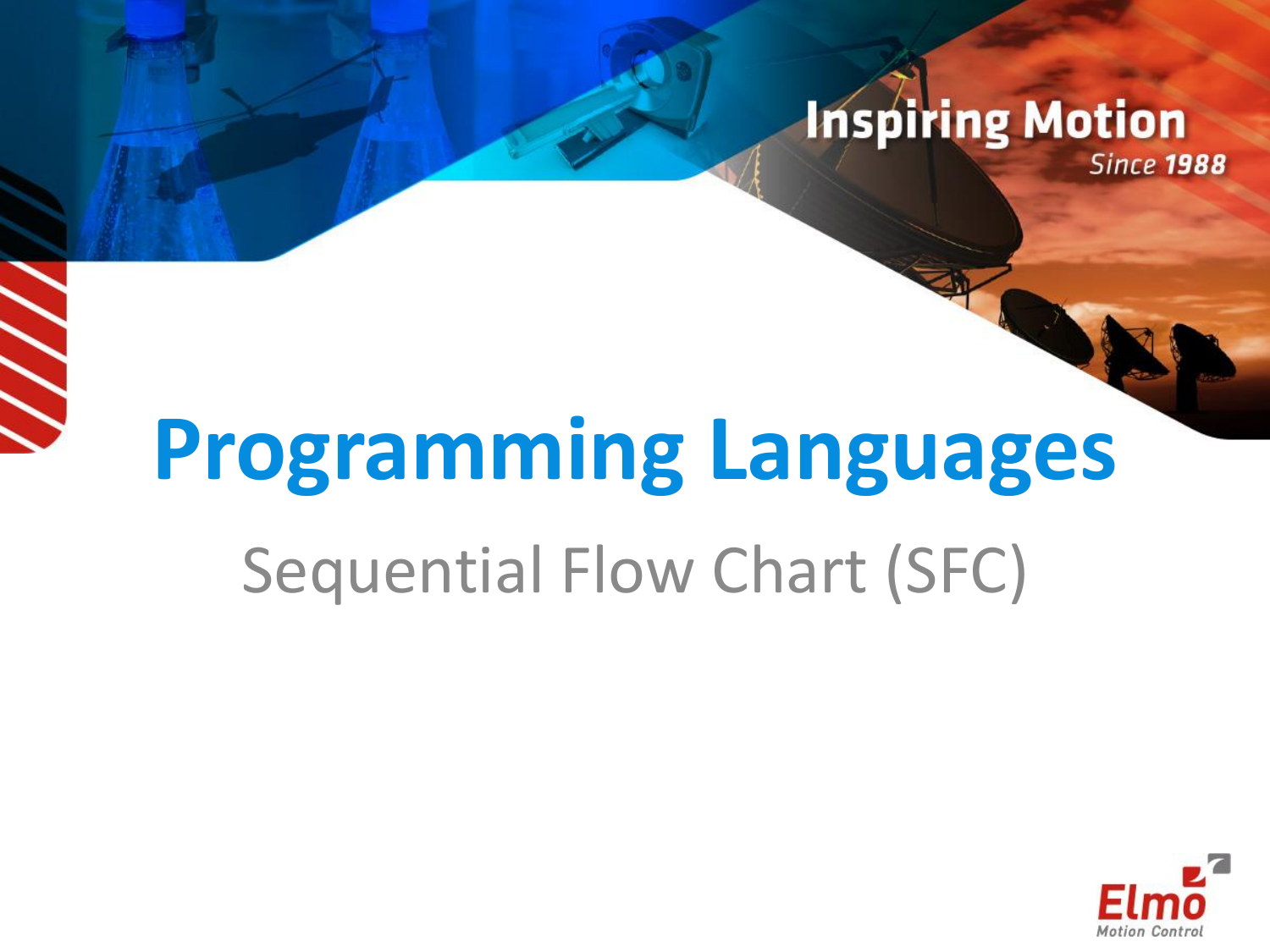

**Step state** 

A step is either active or inactive. The step activity can be used in program expressions:

**B** GSnnn.X (is a BOOL expression)

A step represents a stable state of the process. The duration of step activity can be used in expressions:

**B** GSnnn.T (is a TIME expression)

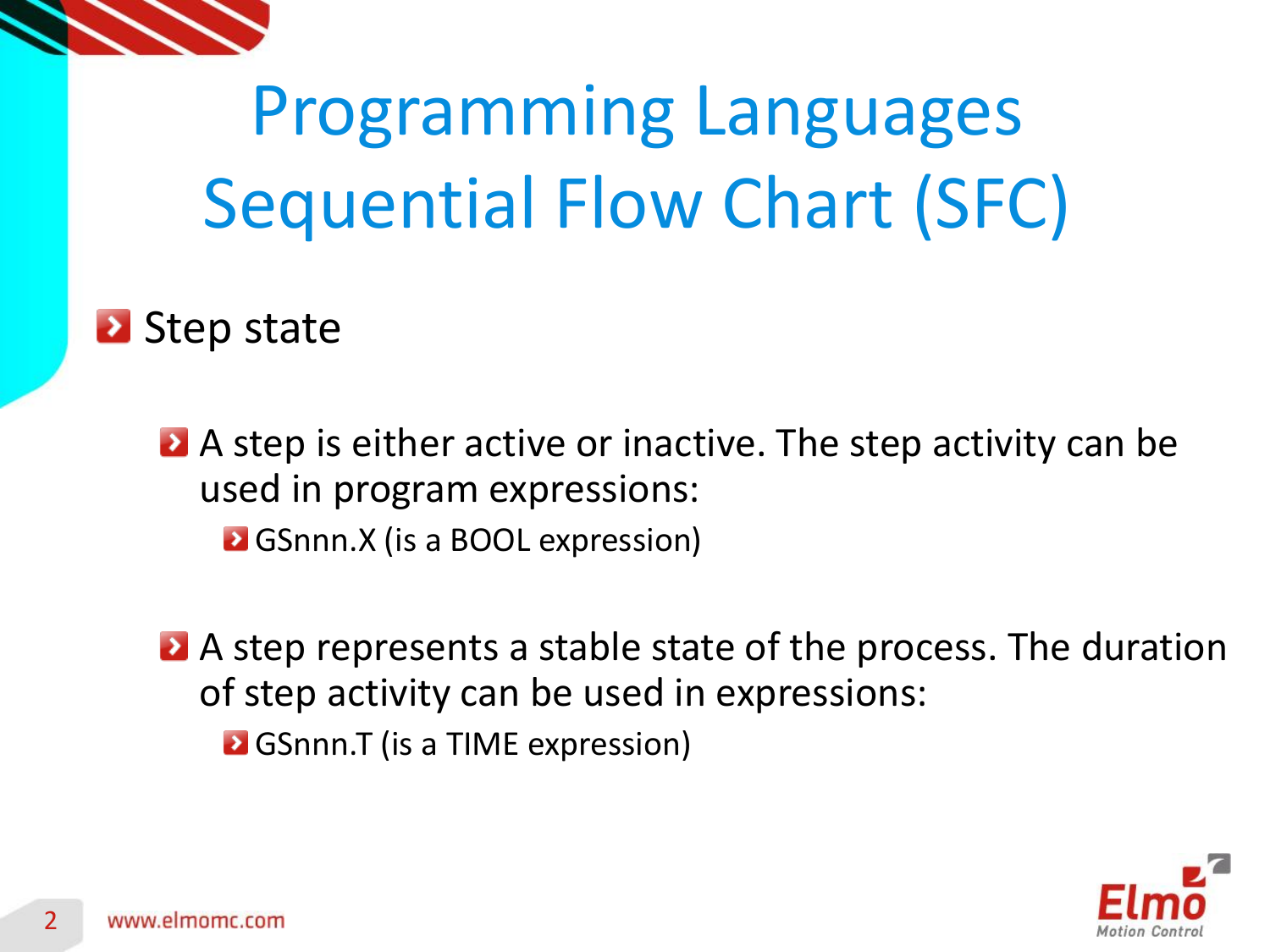#### **D** Transitions

- **A** A transition is represented as horizontal line that crosses a vertical line drawn from a step to another.
- **E** The default direction for vertical links is from the top to the bottom.
- **Each transition of a SFC program is** identified by a unique number.
- **A** A condition is associated with each transition. The condition is a BOOL expression.
- **D** If no condition is entered, it is assumed as always TRUE.





3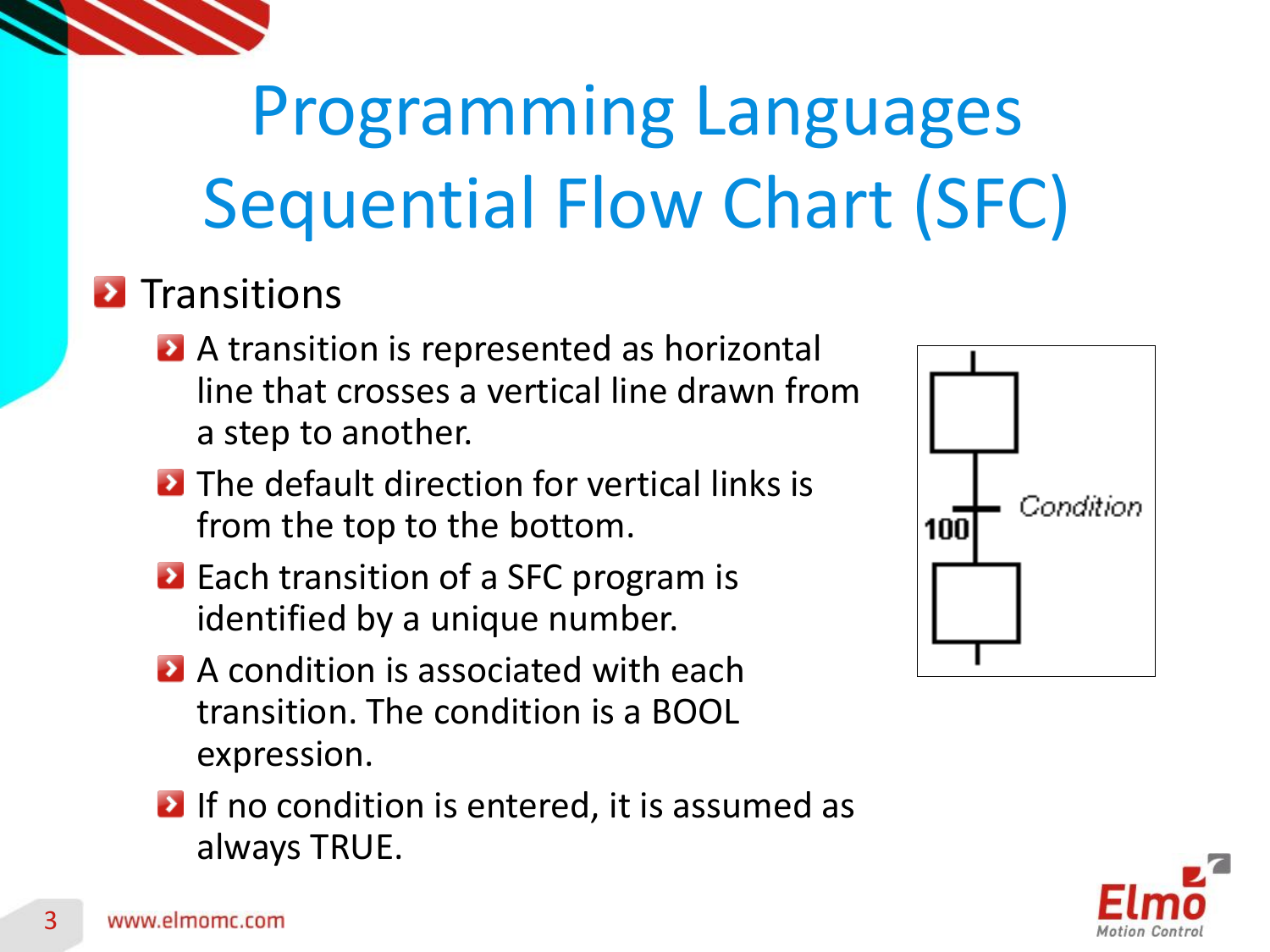

#### **2** Crossing a transition

**A** transition is crossed when:

- **All steps linked before the transition are active** AND
- **E** The condition of the transition is TRUE.
- **E** When a transition is crossed:
	- **All steps linked before the transition are** de-activated
	- **All steps linked after the transition are activated.**
- **D** Important note:

When the same step is linked before and after the transition, it remains active (no pulse in its activity signal)



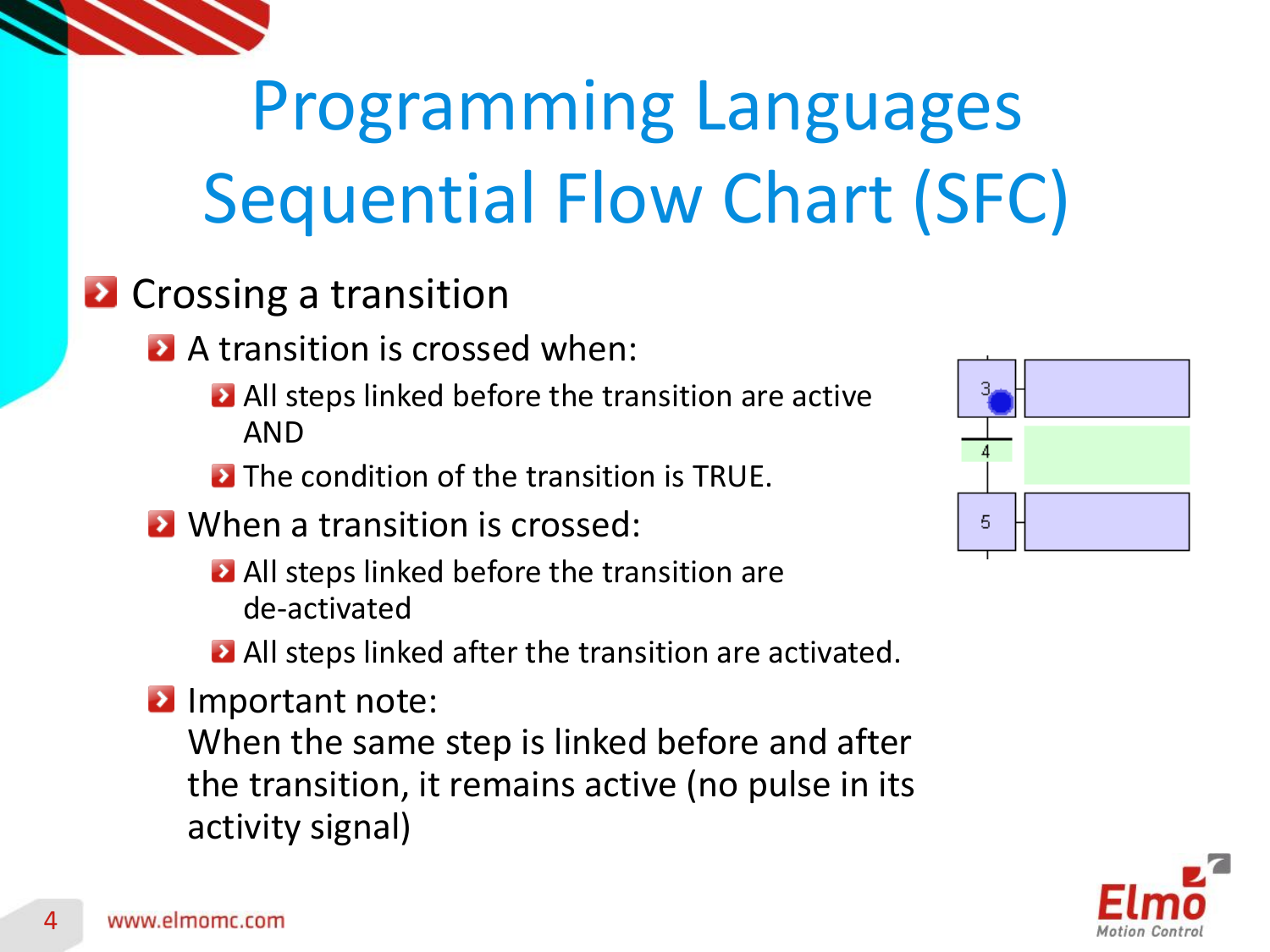

- **Describing how it works:** 
	- **D** The chart must have an initial stage. It shows the state of the process when the application starts.
	- **D** The initial stage is represented by initial step(s) drawn with a double line border.
	- **E** The transitions and their condition describe how the SFC situation changes.
	- **Each active step is marked with a small** circle (token).



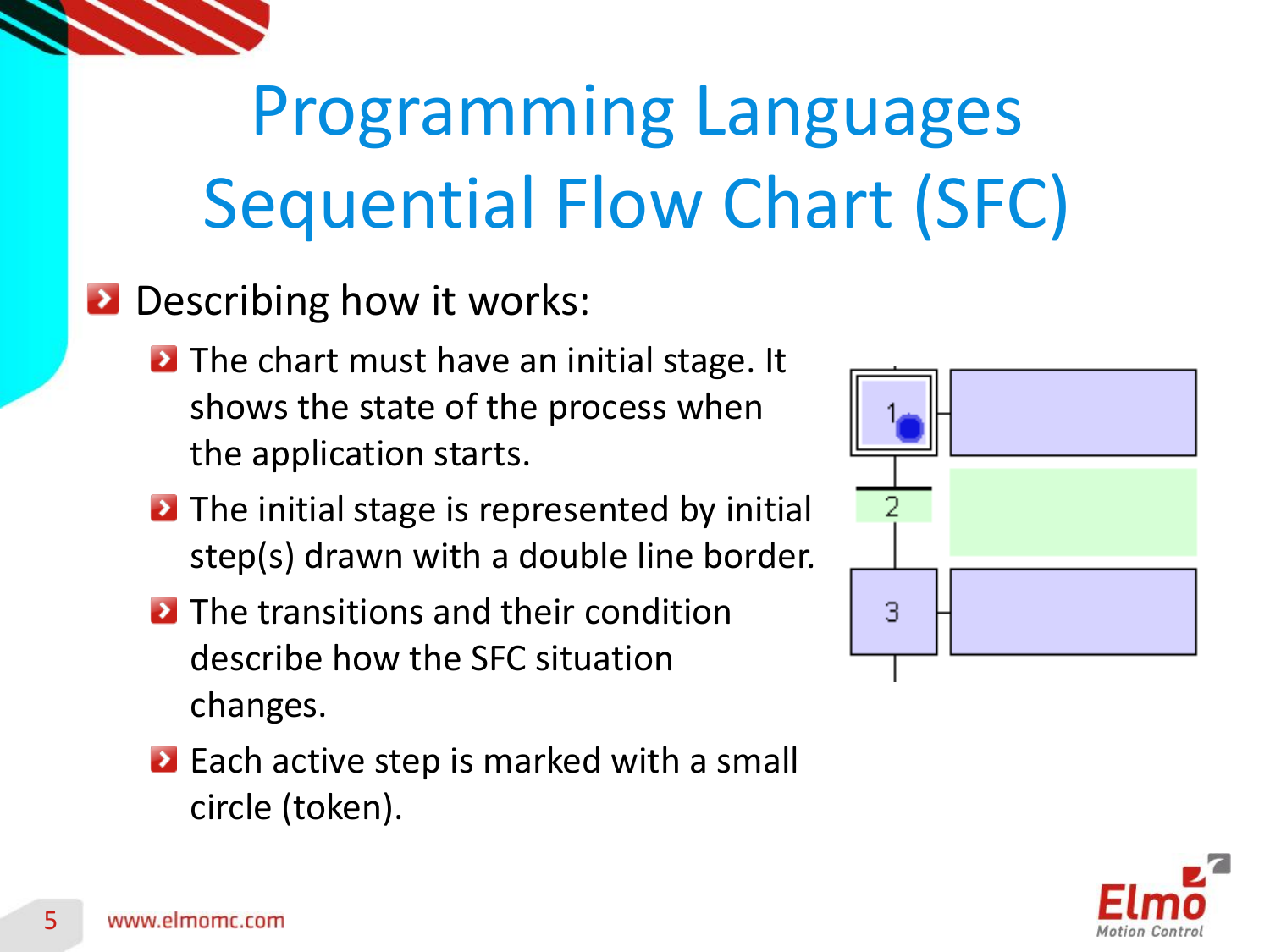

#### **Runtime execution**

- **D** The following steps are performed at each cycle and for each SFC:
	- **Exaluate all valid transitions (transitions following active steps).**
	- **Execute all active steps in the order of the graph**
	- $\blacktriangleright$ (from top to bottom and left to right).
- **D** If several consecutive transitions are TRUE in a branch, only one is crossed in the target cycle.

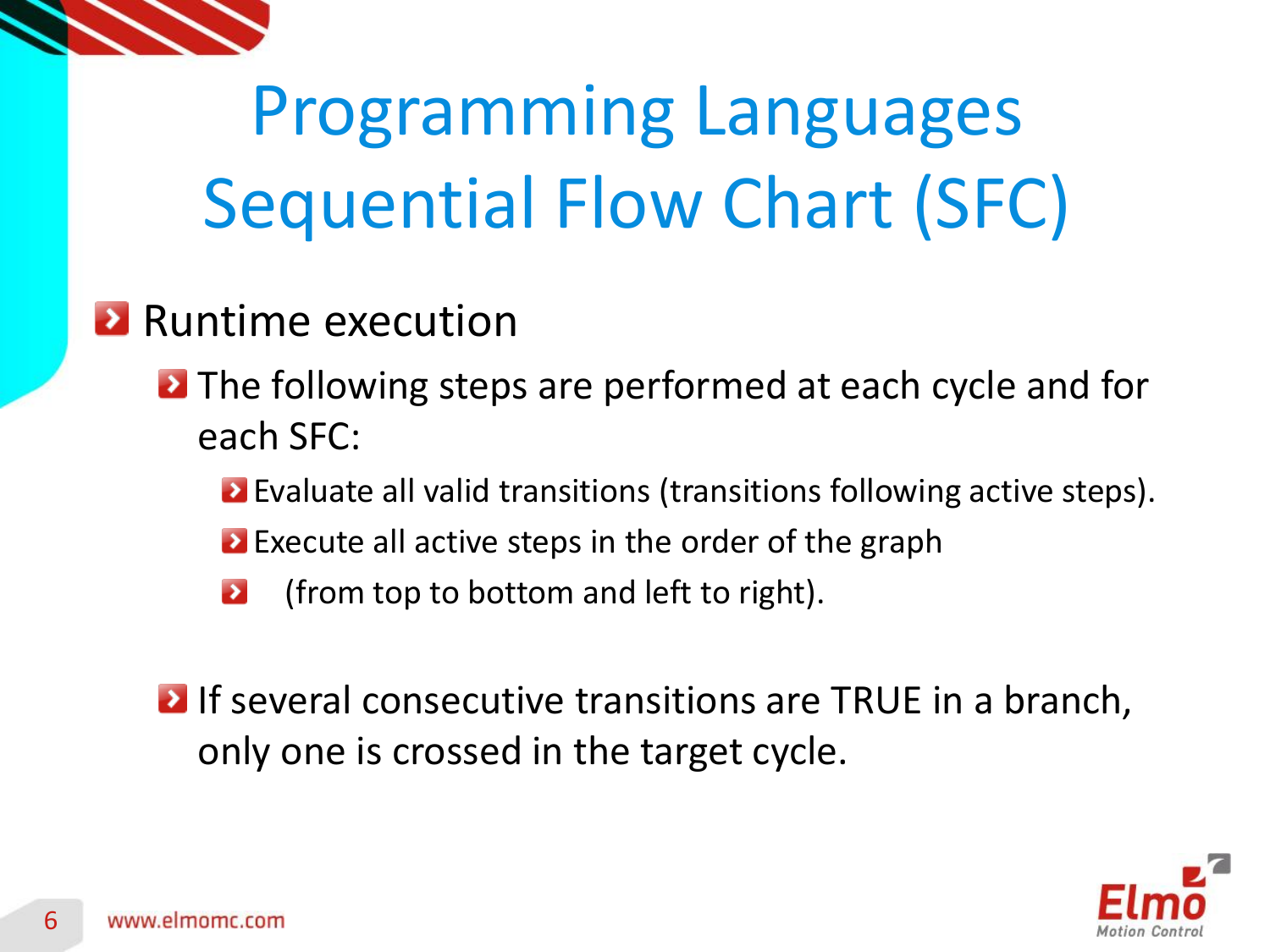

#### **Divergences**

- **E** Several transitions may be linked after the same step. The divergence represents several possible changes of the SFC situation, according to the condition of each transition linked after the step.
- **E** Conditions of a divergence are evaluated using the default priority, from left to right.



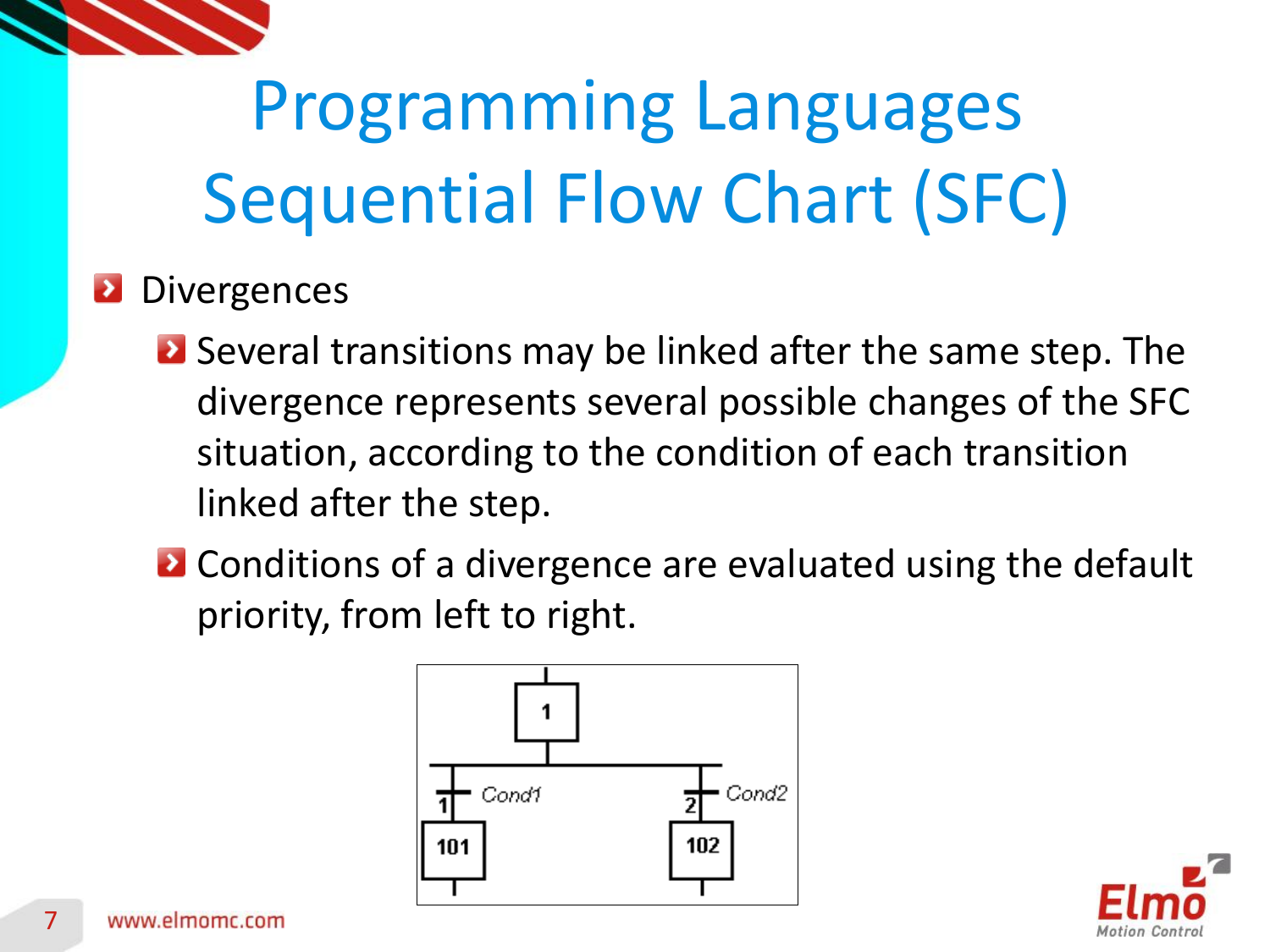

#### **Parallel branches**

- **E** Several steps can be linked after the same transition. Branches linked after the transition represent parallel processes.
- All parallel branches must finish with a link to the same transition (convergence).
- **Parallel divergences and convergences are** represented by double horizontal lines.
- **D** In order to avoid blocking situations, there should be no link between branches and outside the divergence.



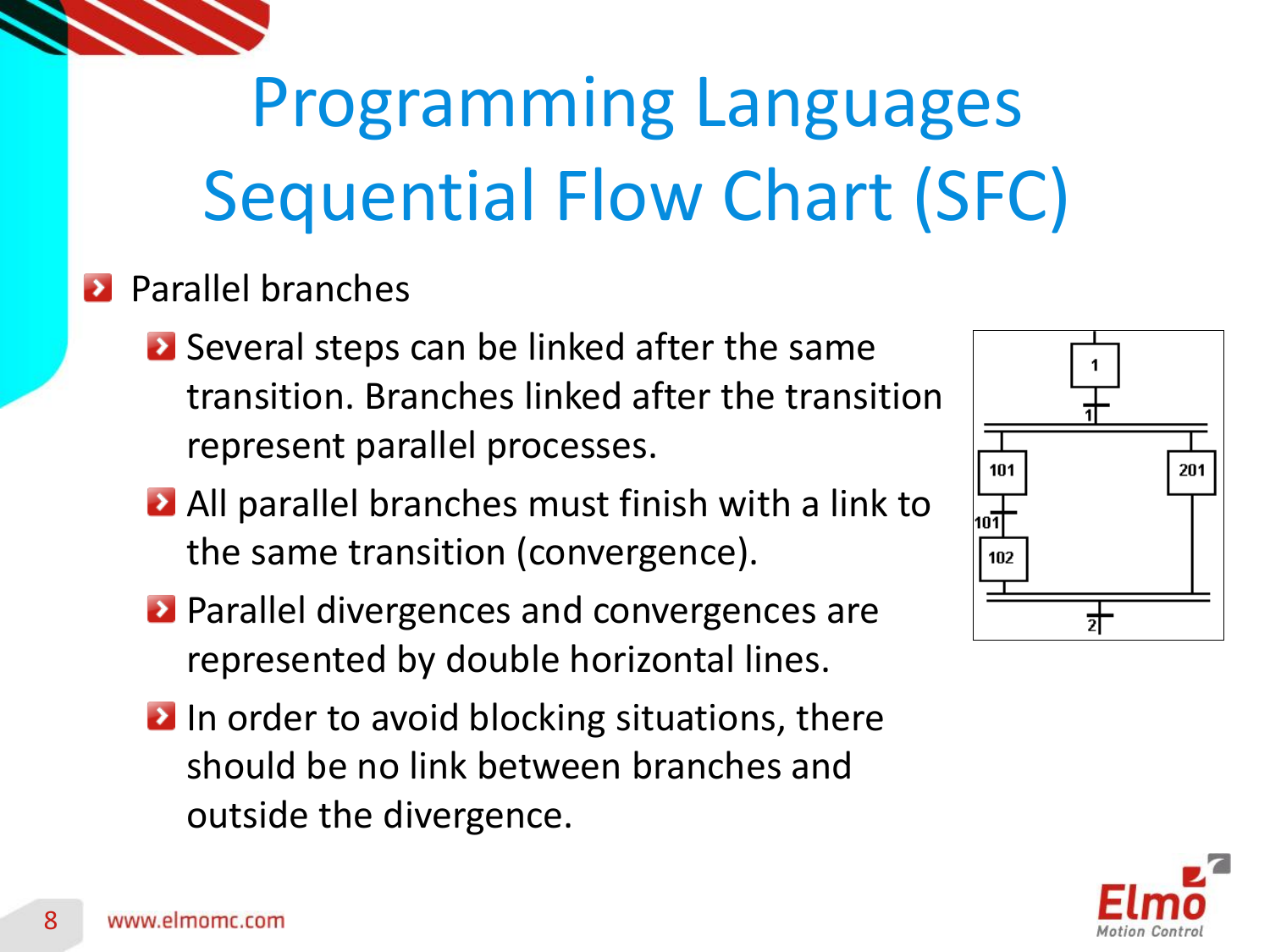

- **2** Conditions
	- **Each SFC transition must have a condition to indicate whether** the transition can be crossed. The condition is a BOOL expression that can be programmed either in ST or LD language.
		- **D** In ST language, enter a BOOL expression. In can be a complex expression including function calls and parenthesis. For example: bForce AND (bAlarm OR min (iLevel, 1) <> 1)
		- **D** In LD language, the condition is represented by a single rung. The coil at the end of the rung represents the transition and should have no symbol attached.
			- For example:

$$
\begin{array}{ccc}\n & \text{Bi1} & \text{Bi2} \\
\leftarrow & \text{J} & \text{I} & \text{I} & \text{I} \\
& & \text{I} & \text{I} & \text{I}\n \end{array}
$$

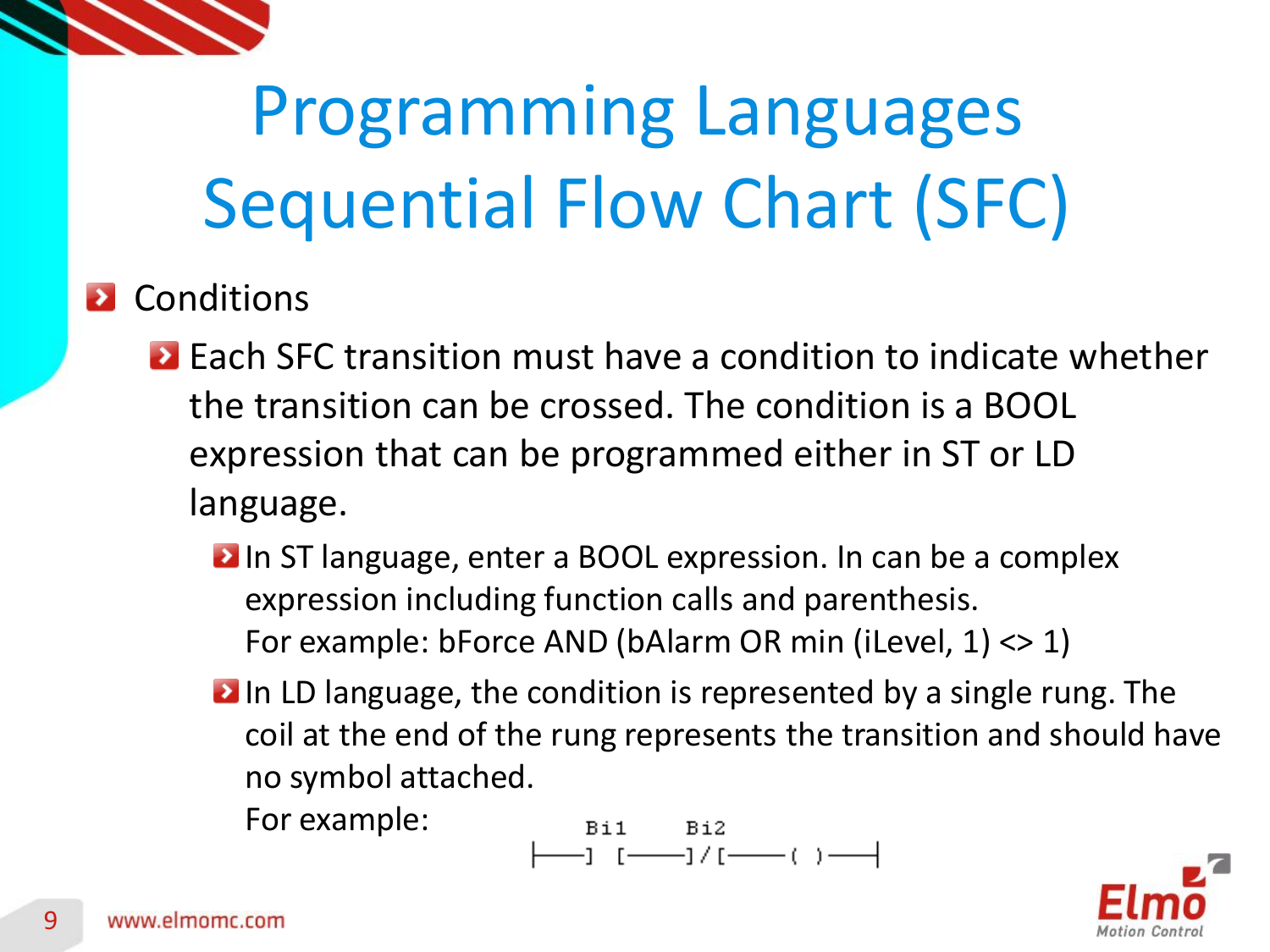

**Actions within a step** 

**Actions can be attached to a step. The execution of the action** depends on the action qualifier:

**2** "P1": Once when the step becomes active

**D** "N": On each cycle while the step is active

**D** "PO": When the step becomes inactive



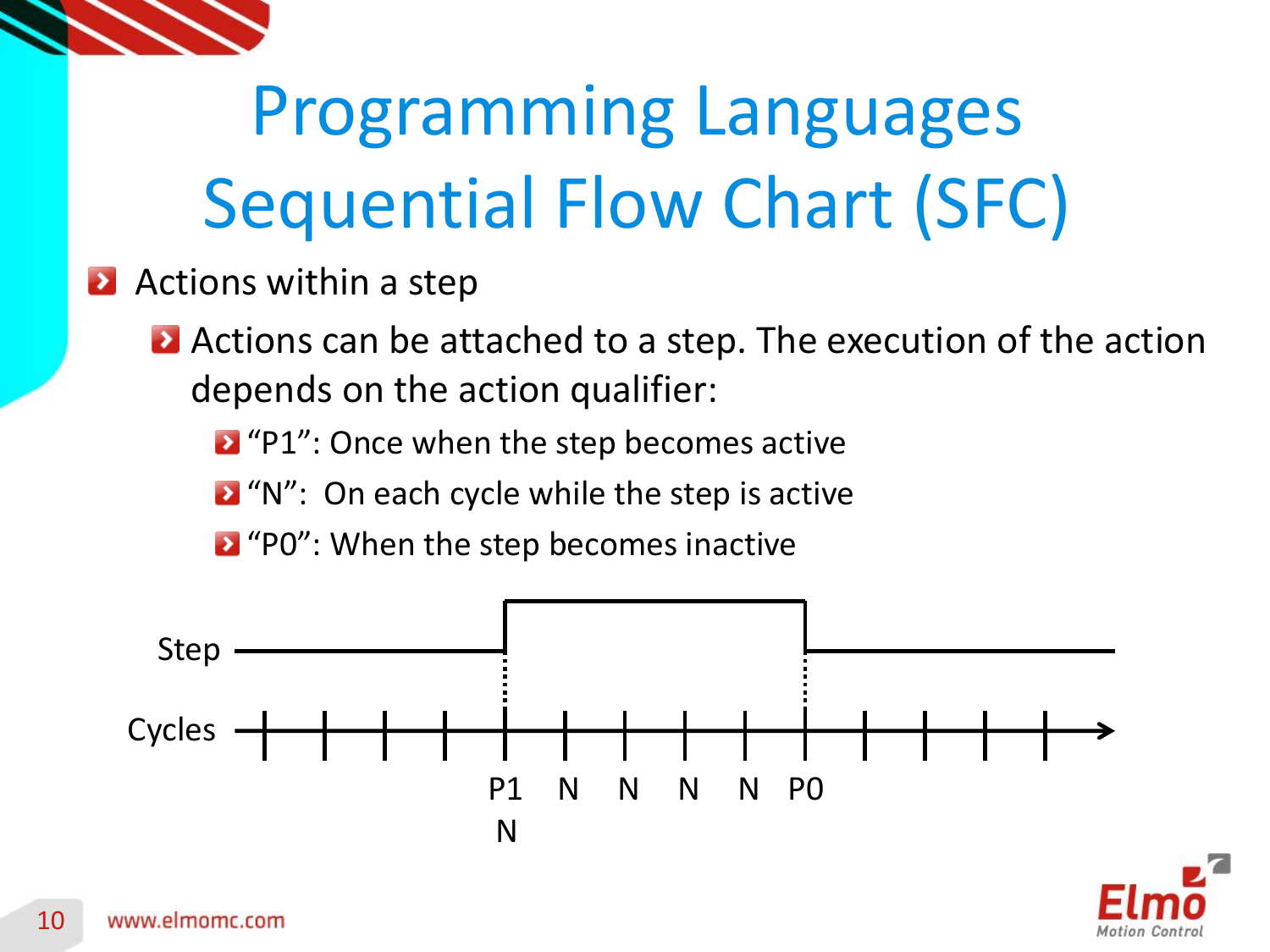

#### **Actions within a step**